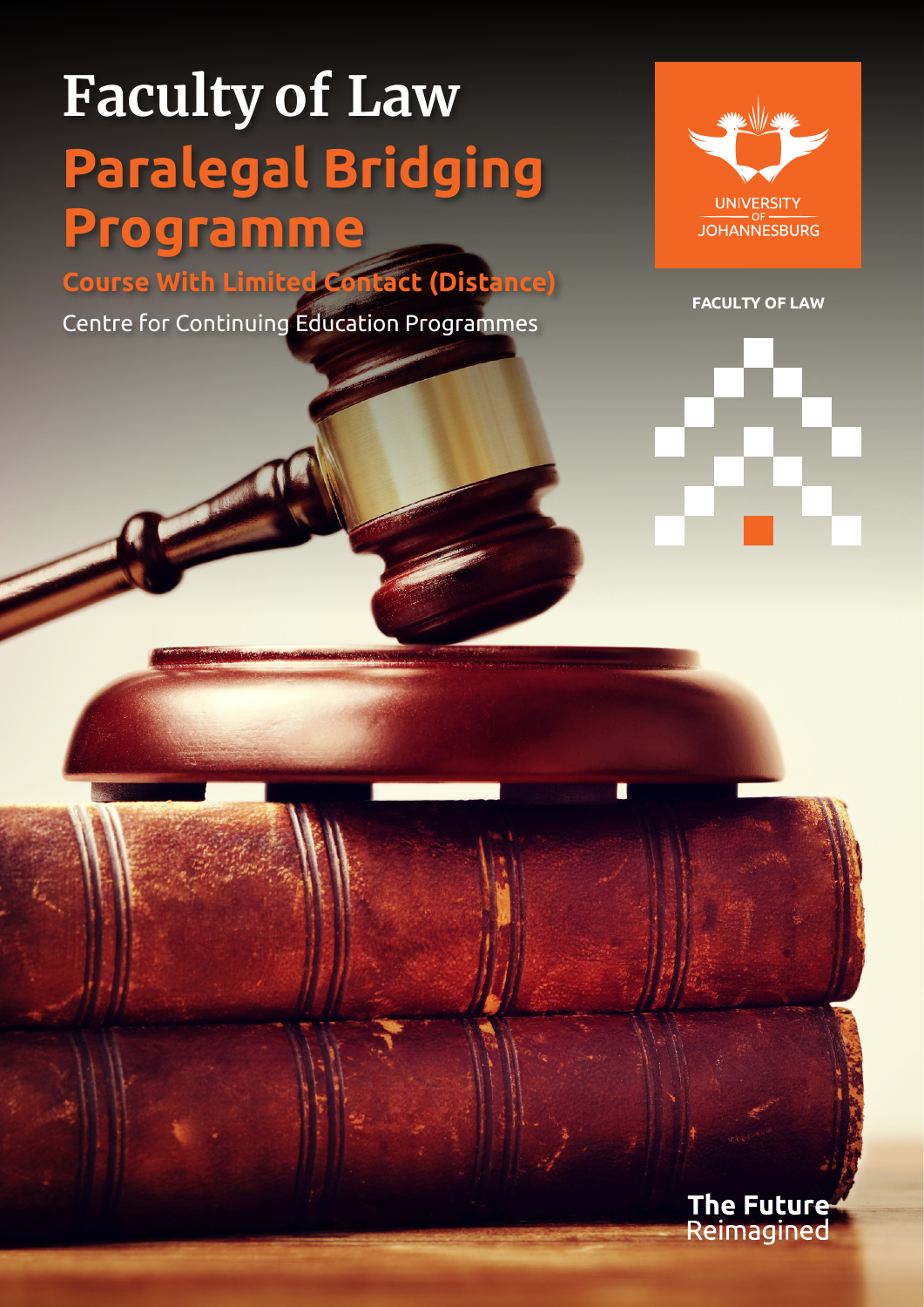#### **Course Overview**

This course provides a general outline of the South African legal system as it is dealt with in the Paralegal Programme. There is a section on legal language in this Bridging Programme which will cover the application of English language as a medium of communication in the South African legal system. The purpose of this course is to not only grant you access to the Diploma in Law (Paralegal Studies) but to prepare you for the Paralegal Programme, and to also provide insight into the broader legal system.

#### **Curriculum**

- I. An Introduction to Law
- II. An overview of:
	- **Criminal Law** 
		- $\blacksquare$  Family Law
		- **Business Law**
		- $\blacksquare$  Civil Law

III. Language and the Law

#### **Prescribed Material**

The programme fee includes all prescribed study material.

#### **Course Fees**

Please contact the Course Coordinator to confirm the course fees for the current academic year. Participants need to adhere to the set deadlines for payment of all fees.

**Please note:** The fee or any part thereof is not refunded or carried over to another year in respect of students who are, for any reason, not able to complete the duration of study.

#### **Course Duration:** Two days.

**Application Fee:** A non-refundable application fee for first time UJ applicants is payable on application. Note: There is no application fee for online applications.

#### **Closing Dates:**

The Course is open from 16 August 2021 to 25 February 2022 during the academic year.

#### **Assessment**

A written Assignment is provided during the two days of attendance where candidates are expected to obtain at least 50% in the Assignment in order to progress to the first year of studies of the Diploma in Law (Paralegal studies) within the same year.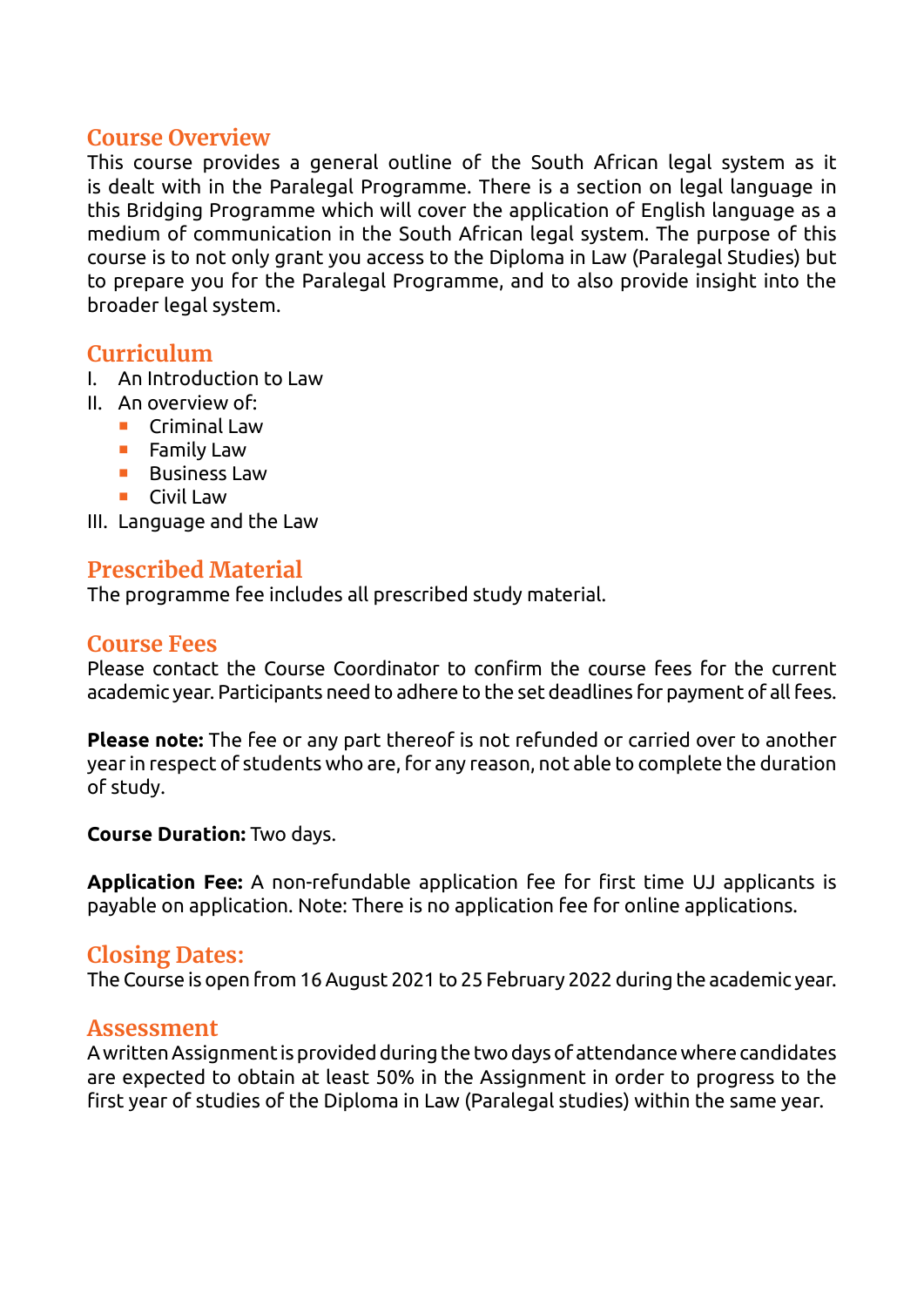## **Admission Requirement**

National Senior Certificate endorsed for Certificate or Higher Certificate Studies

### **Documentation Required**

- A certified copy of the Senior Certificate/Matric Certificate (Grade 12) or equivalent qualification;
- **Certified marriage certificate (if applicable):**
- **EXECTED** Certified copy of green barcoded Identity document or card,
- HESA evaluation of qualifications (**only for international applicants**)

## **Administrative Queries**

University of Johannesburg Faculty of Law: Paralegal Studies P.O Box 524 Auckland Park 2006

Contact the Course Administrator on the details below: Mr Isaac Madimetja Matlatsi Tel: +27 11 559 3754/2758/3739 Email: [isaacm@uj.ac.za](mailto:isaacm@uj.ac.za); or [lawcep@uj.ac.za](mailto:lawcep@uj.ac.za)

## **Online Application**

TO MAKE AN ONLINE APPLICATION (No Application Fee is payable)

- **The Course Code is: S4PARO**
- **For a quicker and easier application process for first-time (new) applicants use** the link below: Short Web Application [https://registration.uj.ac.za/pls/prodi41/wuj012pkg.wuj012\\_startup](https://registration.uj.ac.za/pls/prodi41/wuj012pkg.wuj012_startup)
- And the RETURNING student web link is: [https://registration.uj.ac.za/pls/prodi41/w99pkg.mi\\_login](https://registration.uj.ac.za/pls/prodi41/w99pkg.mi_login)
- For both processes above the "token" that must be used applicants is **LAWSLP**.

For assistance regarding Applications please contact the University call centre on (+27) 11 559 4555 or at [mylife@uj.ac.za](mailto:mylife@uj.ac.za)